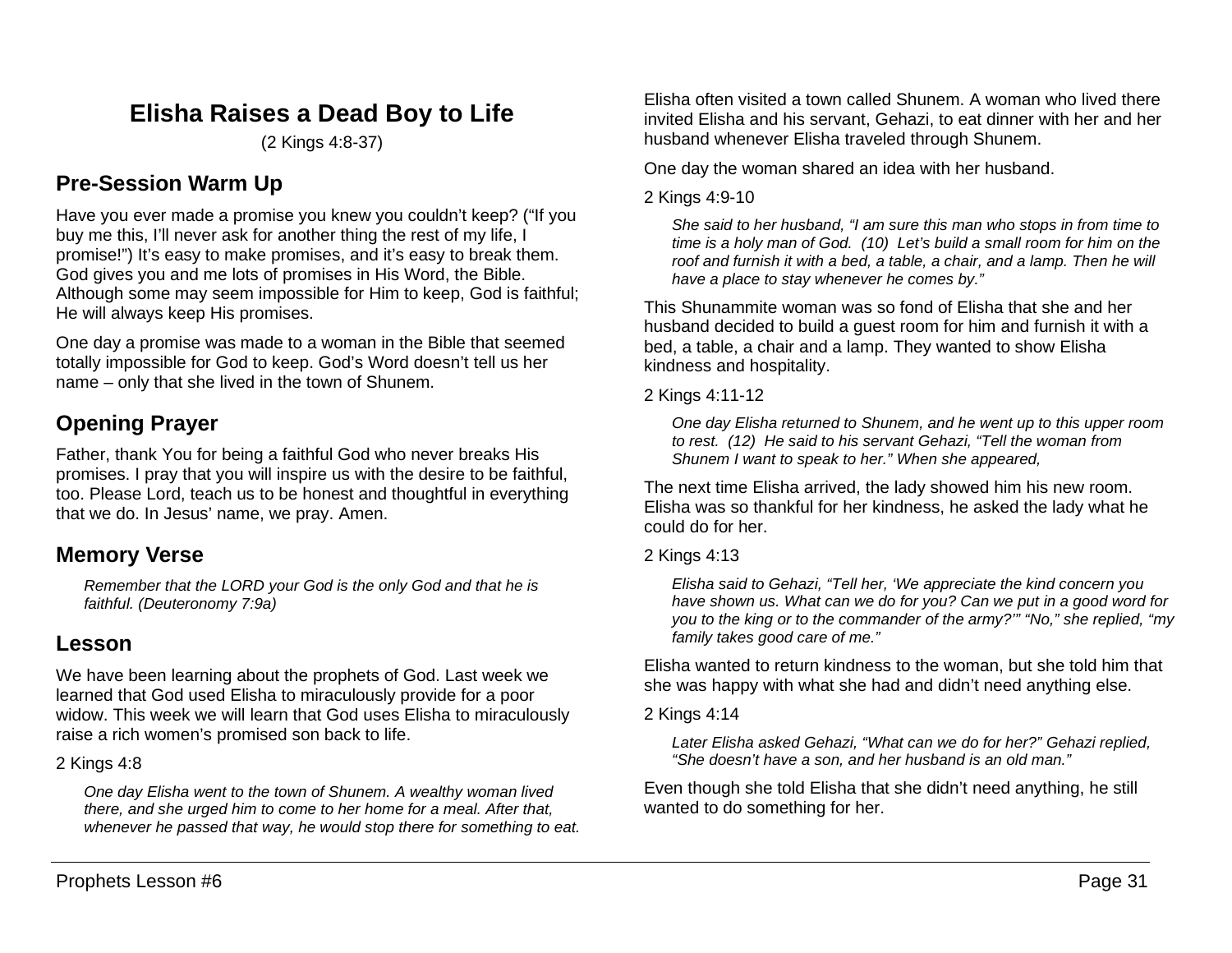When Gehazi told Elisha that the woman was childless, it gave him an idea of how to bless her.

#### 2 Kings 4:15-16

*"Call her back again," Elisha told him. When the woman returned, Elisha said to her as she stood in the doorway, (16) "Next year at this time you will be holding a son in your arms!" "No, my lord!" she cried. "O man of God, don't deceive me and get my hopes up like that."*

The prophet promised the birth of a son. The Shunammite woman and her husband were old; they had given up all hope of ever having children. This news was too good to be true! Children are a gift from God. She said to Elisha, "*Don't be kidding me about this*!"

#### 2 Kings 4:17

*But sure enough, the woman soon became pregnant. And at that time the following year she had a son, just as Elisha had said.*

Just as Elisha promised, the Lord gave her a son as a special gift. Can you imagine how very happy this made the woman? God had promised her a son and He was faithful to keep that promise.

But that's not the end of the story. The baby grew into a boy. Then, one morning something terrible happened to this little boy.

#### 2 Kings 4:18-19

*One day when her child was older, he went out to help his father, who was working with the harvesters. (19) Suddenly he cried out, "My head hurts! My head hurts!" His father said to one of the servants, "Carry him home to his mother."*

Quickly a servant carried the boy back to the house.

### 2 Kings 4:20

*So the servant took him home, and his mother held him on her lap. But around noontime he died.* 

The woman held her son on her lap. But about noontime, the boy died. How sad, her promised son was dead.

What went wrong? Had God broken His promise? When something bad happens that you don't understand, is God still in control? [Teacher, discuss hard situations the children are facing at home, school, and so on.]

Even in these hard situations, God is faithful, He always keeps His promises. God has promised to love us with an everlasting love (Jeremiah 31:3) and that He will never leave us (Hebrews 13:5).

God loves you and is always with you, no matter what happens. Hebrews 13:6 says, "The Lord is my helper." He will help you through the hard times. He promises that "all things work together for good" (Romans 8:28). Somehow, some way, He will cause good to come out of the worst situation.

Do you think the Shunammite woman wondered what good would come out of this situation as she held her dead son in her arms? Did she lose hope?

#### 2 Kings 4:21-22

*She carried him up and laid him on the bed of the man of God, then shut the door and left him there. She sent a message to her husband: "Send one of the servants and a donkey so that I can hurry to the man of God and come right back."*

She carried the boy upstairs to Elisha's room, laid him on the bed and decided to get on her fastest donkey and go find Elisha. She hadn't lost hope; she trusted that God had a plan.

#### 2 Kings 4:24

*So she saddled the donkey and said to the servant, "Hurry! Don't slow down unless I tell you to."*

She wanted to get there as fast as she could.

When the mother arrived, she told Elisha all that had happened, and about the cold little form that lay on his bed.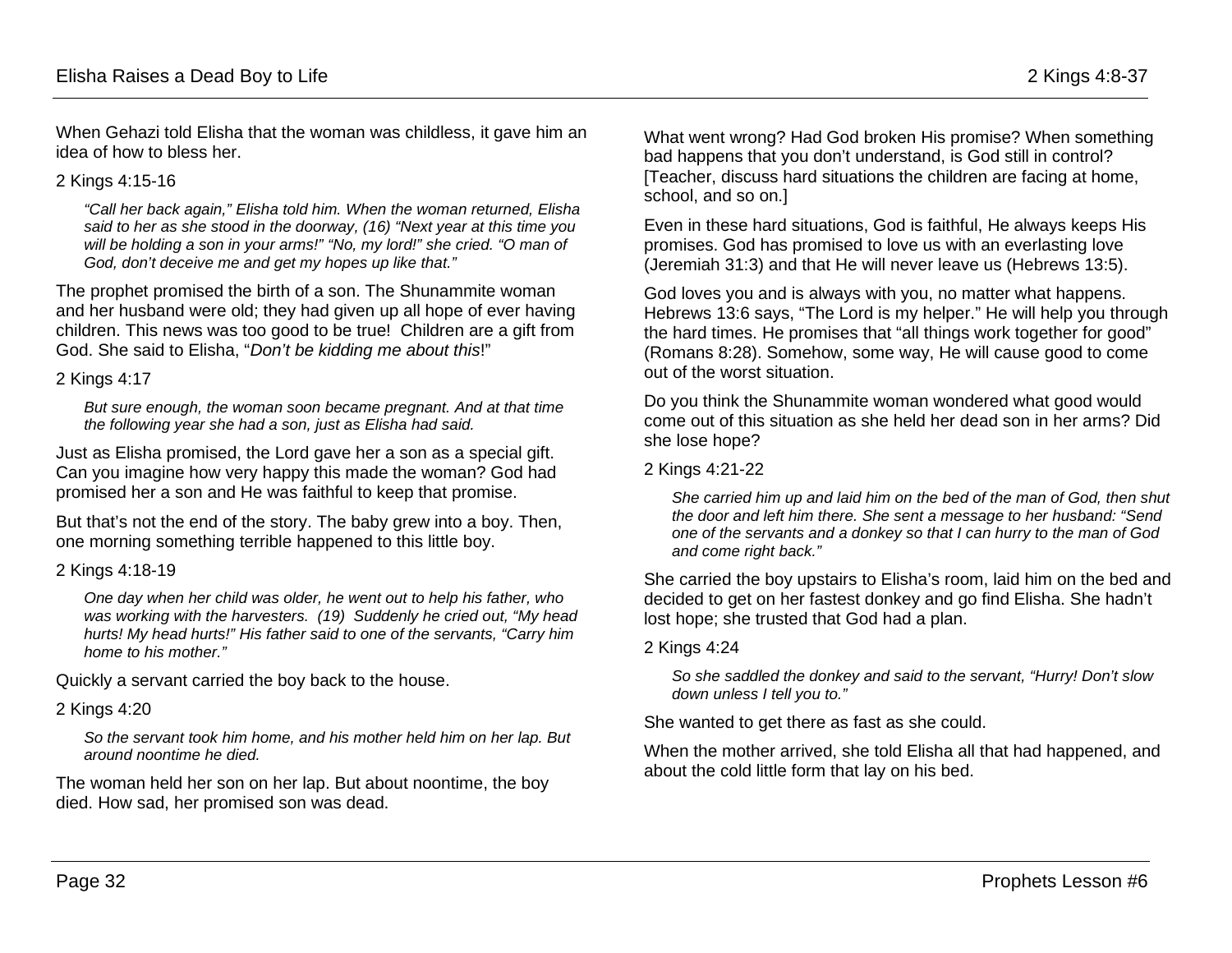#### 2 Kings 4:29

*Then Elisha said to Gehazi, "Get ready to travel; take my staff and go! Don't talk to anyone along the way. Go quickly and lay the staff on the child's face."*

Elisha told his servant to run as fast as he could to the dead boy and not to get distracted by anyone along the way. Then he tells him to do a strange thing: lay his staff across the boy's face.

#### 2 Kings 4:31

*Gehazi hurried on ahead and laid the staff on the child's face, but nothing happened. There was no sign of life. He returned to meet Elisha and told him, "The child is still dead."*

As soon as Elisha got to the house he went upstairs. He entered his room, shut the door and prayed.

#### 2 Kings 4:32-33

*When Elisha arrived, the child was indeed dead, lying there on the prophet's bed. (33) He went in alone and shut the door behind him and prayed to the LORD.*

He knew that only God had the power to bring this promised son back to life, and he believed that God would.

Hard things will happen in your life that you won't understand. But God is faithful—that means He will always do what He has promised. You can depend on Him no matter what. He is in control of every situation. Sometimes things don't always turn out the way you want or expect. But you can still thank God that He loves you and that He is with you and will help you. You can trust that He has the power to cause good to come out of bad situations.

As Elisha stood by the bedside of the dead little boy, he believed God's power could bring this boy back to life.

### 2 Kings 4:34

*Then he lay down on the child's body, placing his mouth on the child's mouth, his eyes on the child's eyes, and his hands on the child's hands.*  *And as he stretched out on him, the child's body began to grow warm again!*

The body of the boy began to grow warm. But, there was still no sign of life.

2 Kings 4:35

*Elisha got up, walked back and forth across the room once, and then stretched himself out again on the child. This time the boy sneezed seven times and opened his eyes!*

Elisha stretched himself again upon the child. Suddenly the boy awoke, sneezed seven times and opened his eyes.

2 Kings 4:36-37

*Then Elisha summoned Gehazi. "Call the child's mother!" he said. And when she came in, Elisha said, "Here, take your son!" (37) She fell at his feet and bowed before him, overwhelmed with gratitude. Then she took her son in her arms and carried him downstairs.*

Elisha, by God's power, brought this little boy back to life! Her promised son was alive! What other promised Son did God bring back to life? (Jesus!)

The Shunammite woman had trusted God even in this hard situation. When you are having a hard time at home or school, you can trust that God will cause good to come out of what seems like a bad situation. God is faithful.

The woman fell at Elisha's feet and bowed to the ground to show her gratefulness to God. Then she picked up her son. God had given him to her once and now He had given the son back to the mother a second time. God is a faithful God! He always keeps His promises.

# **Closing Prayer**

Father, we want to thank You for always being there for us when we go through difficult situations. Teach us to trust that You can turn the bad things in our lives into blessings. In Jesus' name, we pray. Amen.